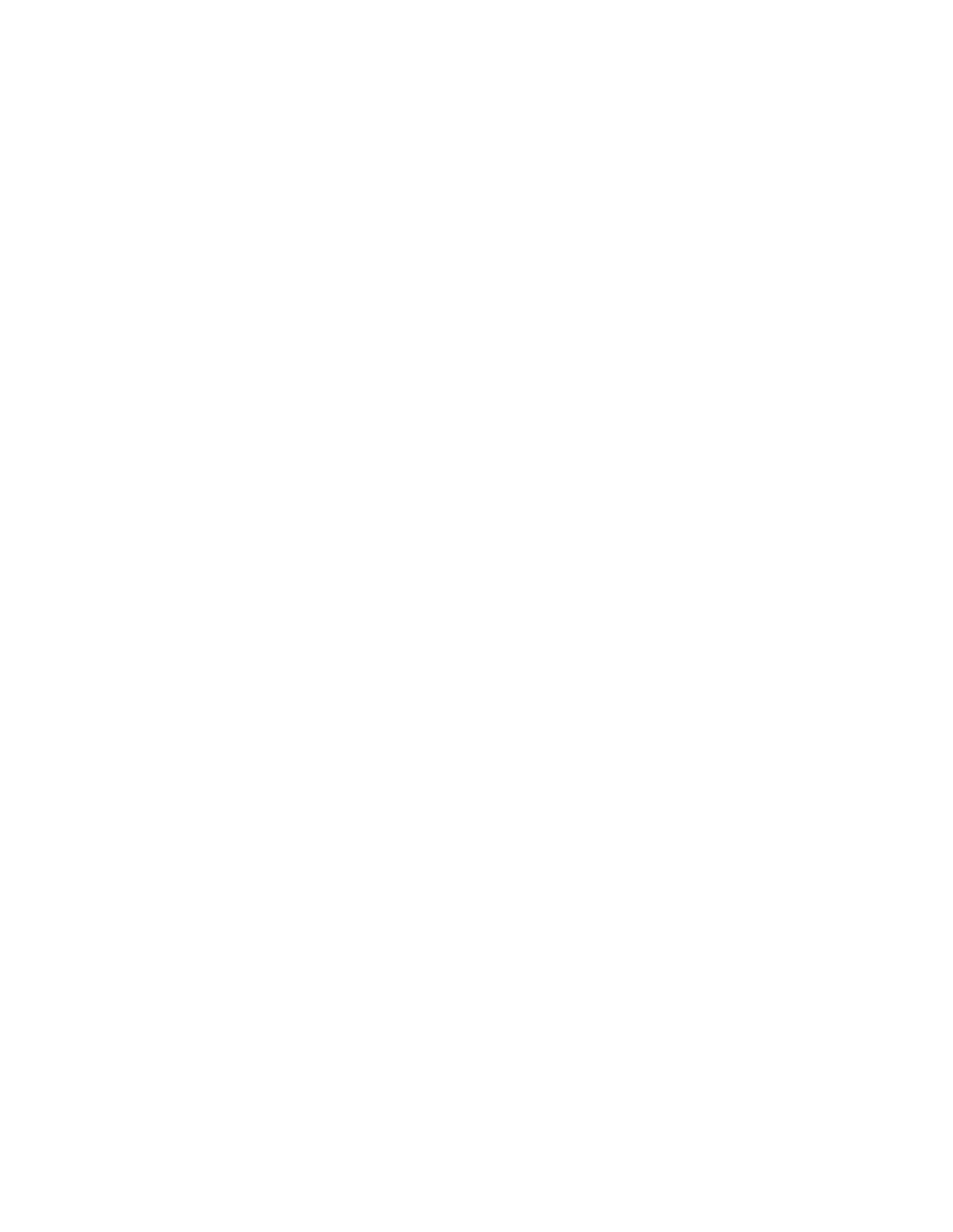#### **REAPPORTIONMENT BILLS**

**S. 865--Senators Rankin, Campsen, Young, Sabb, Matthews, Talley and Harpootlian: A BILL TO AMEND SECTION 1-1-715, CODE OF LAWS OF SOUTH CAROLINA, 1976, RELATING TO ADOPTION OF THE UNITED STATES CENSUS, SO AS TO ADOPT THE UNITED STATES CENSUS OF 2020 AS THE TRUE AND CORRECT ENUMERATION OF INHABITANTS OF THIS STATE AND TO IDENTIFY THE DATA USED IN THE CODE SECTIONS CONTAINING GEOGRAPHIC ASSIGNMENTS FOR ELECTION DISTRICTS; BY ADDING SECTION 2-1-75 SO AS TO ESTABLISH ELECTION DISTRICTS FROM WHICH MEMBERS OF THE SOUTH CAROLINA SENATE ARE ELECTED COMMENCING WITH THE 2024 GENERAL ELECTION; BY ADDING SECTION 2-1-45 SO AS TO ESTABLISH ELECTION DISTRICTS FROM WHICH THE MEMBERS OF THE HOUSE OF REPRESENTATIVES ARE ELECTED BEGINNING WITH THE 2022 GENERAL ELECTION; TO REPEAL SECTION 2-1-70 RELATING TO ELECTION DISTRICTS FROM WHICH MEMBERS OF THE SENATE WERE FORMERLY ELECTED; TO REPEAL SECTION 2-1-35 RELATING TO ELECTION DISTRICTS FROM WHICH MEMBERS OF THE HOUSE OF REPRESENTATIVES WERE FORMERLY ELECTED; TO AUTHORIZE THE PRESIDENT OF THE SENATE AND SPEAKER OF THE HOUSE TO INTERVENE IN ANY STATE OR FEDERAL ACTION CONCERNING THIS LEGISLATION; TO AUTHORIZE THE PRESIDENT OF THE SENATE TO INITIATE OR OTHERWISE PARTICIPATE IN LITIGATION ON BEHALF OF THE SENATE REGARDING REDISTRICTING; AND TO AUTHORIZE THE SPEAKER OF THE HOUSE OF REPRESENTATIVES TO INITIATE OR OTHERWISE**

 $[SC]$  1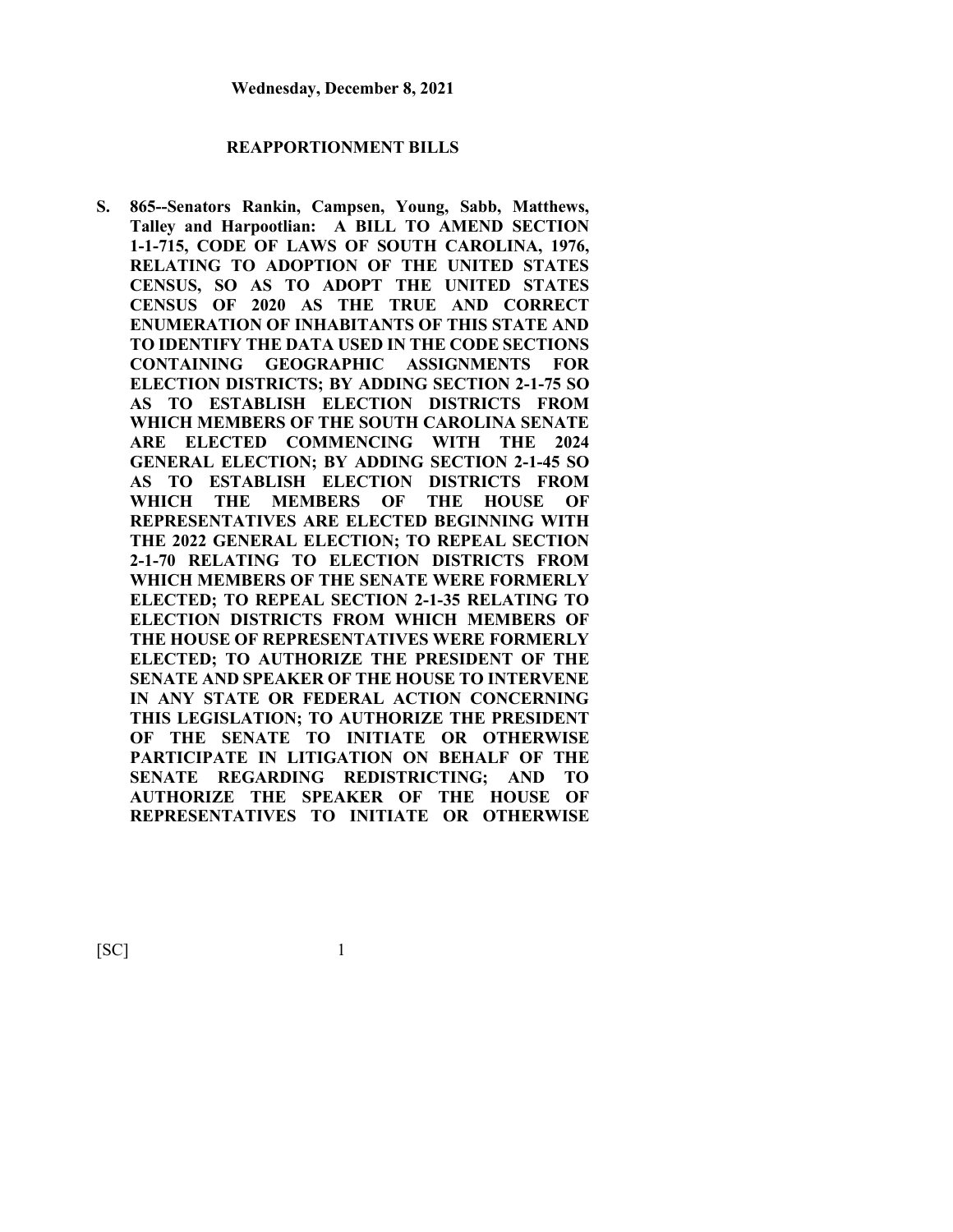#### **PARTICIPATE IN LITIGATION ON BEHALF OF THE HOUSE REGARDING REDISTRICTING.**

(Without reference--December 06, 2021) (Amended--December 07, 2021) (Read the second time--December 07, 2021) (Ayes 41, Nays 2--December 07, 2021)

**H. 4493--Reps. Lucas and Murphy: A BILL TO AMEND SECTION 1-1-715, CODE OF LAWS OF SOUTH CAROLINA, 1976, RELATING TO ADOPTION OF THE UNITED STATES CENSUS, SO AS TO ADOPT THE UNITED STATES CENSUS OF 2020 AS OFFICIAL; BY ADDING SECTION 2-1-45 SO AS TO ESTABLISH ELECTION DISTRICTS FROM WHICH THE MEMBERS OF THE HOUSE OF REPRESENTATIVES ARE ELECTED BEGINNING WITH THE 2022 GENERAL ELECTION; AND TO REPEAL SECTION 2-1-35 RELATING TO ELECTION DISTRICTS FROM WHICH MEMBERS OF THE HOUSE OF REPRESENTATIVES WERE FORMERLY ELECTED.**

> (Without reference--December 06, 2021) (Amended--December 07, 2021) (Read the second time--December 07, 2021) (Ayes 43, Nays 1--December 07, 2021)

#### **UNCONTESTED LOCAL THIRD READING BILLS**

- **S. 909--Senator Williams: A BILL TO AUTHORIZE THE MARION COUNTY COUNCIL TO POSTPONE FOR ONE ADDITIONAL YEAR THE IMPLEMENTATION OF ITS COUNTYWIDE PROPERTY TAX EQUALIZATION AND REASSESSMENT PROGRAM FOR THE 2023 TAX YEAR.** (Without reference--December 06, 2021) (Read the second time--December 07, 2021)
- **S. 912--Senator Stephens: A BILL TO AMEND ACT 593 OF 1992, AS AMENDED, RELATING TO THE LIMIT ON CASH RESERVES THAT MAY BE MAINTAINED BY DORCHESTER COUNTY SCHOOL DISTRICTS 2 AND 4, SO AS TO PROVIDE THAT THE LIMIT ON CASH RESERVES DOES NOT APPLY TO DORCHESTER**

 $[SC]$  2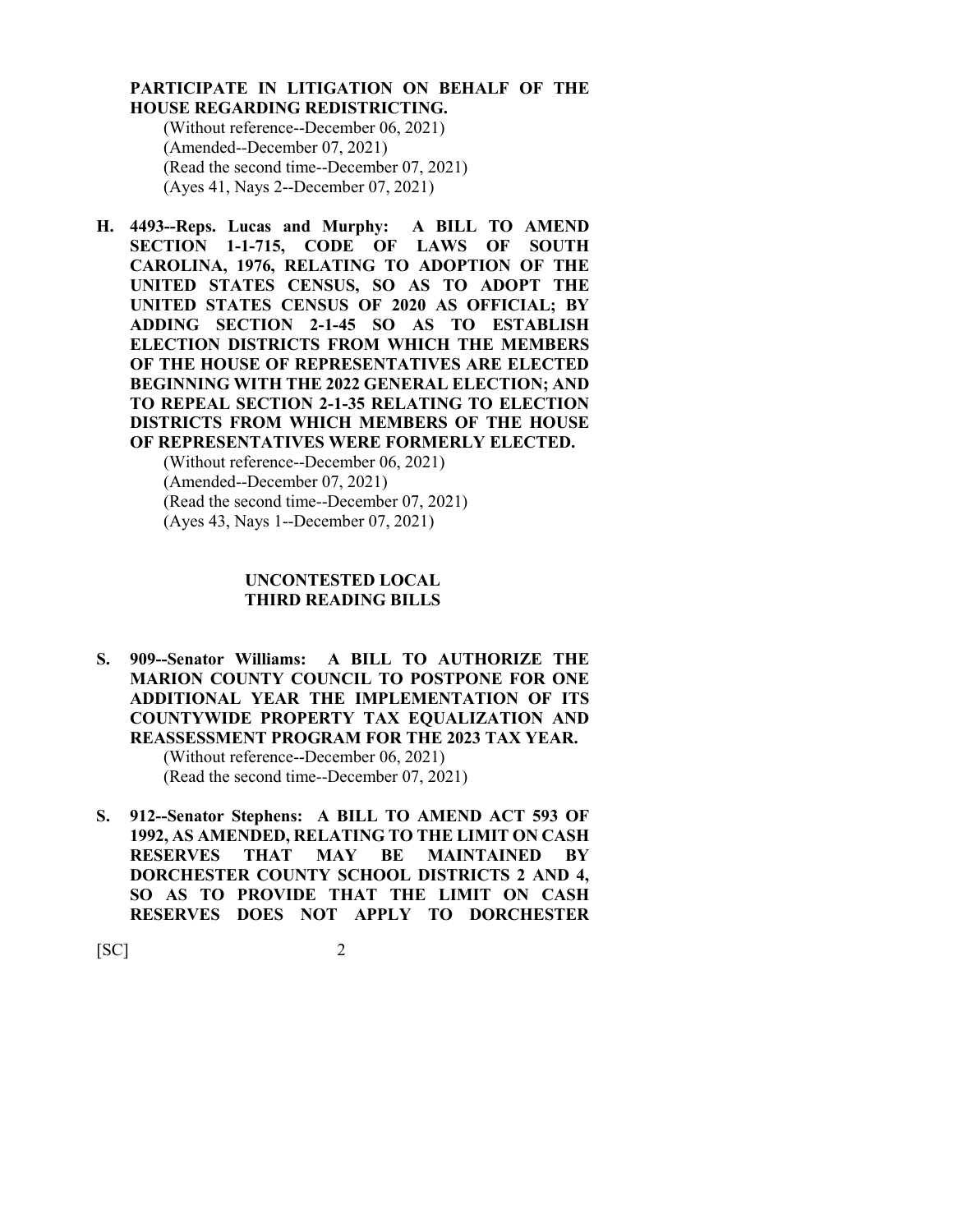### **COUNTY SCHOOL DISTRICT 4 IN FISCAL YEAR 2021-2022.**

(Without reference--December 06, 2021) (Read the second time--December 07, 2021)

#### **UNCONTESTED LOCAL SECOND READING BILLS**

**S. 448--Senator Fanning: A BILL TO AMEND ACT 379 OF 1959, AS AMENDED, RELATING TO THE CHESTER METROPOLITAN DISTRICT, SO AS TO ADD FOUR MEMBERS TO THE CHESTER COUNTY BOARD OF DIRECTORS APPOINTED BY THE CHESTER COUNTY LEGISLATIVE DELEGATION.**

(Without reference--January 12, 2021)

**S. 910--Senator Grooms: A BILL TO AMEND SECTIONS 1, 2, AND 3 OF ACT 518 OF 1982, AS LAST AMENDED BY ACT 408 OF 2012, RELATING TO THE COMPOSITION OF THE BERKELEY COUNTY SCHOOL DISTRICT BOARD OF EDUCATION, TO PROVIDE THAT EIGHT BOARD MEMBERS SHALL BE ELECTED IN NON-PARTISAN ELECTIONS FROM SINGLE-MEMBER DISTRICTS IN WHICH THEY ARE RESIDENTS, COTERMINOUS WITH COUNTY COUNCIL DISTRICTS AND SHARING THE CORRESPONDING DISTRICT NUMBERS; TO PROVIDE THAT ONE MEMBER SHALL BE ELECTED FROM THE COUNTY AT-LARGE; TO STAGGER TERMS OF OFFICE; AND TO REPEAL SECTION 3A OF ACT 518 OF 1982, AS LAST AMENDED BY ACT 296 OF 2012, RELATED TO APPORTIONING NINE SINGLE MEMBER SCHOOL BOARD DISTRICTS IN THE COUNTY.**

(Without reference--December 06, 2021)

#### **MOTION PERIOD**